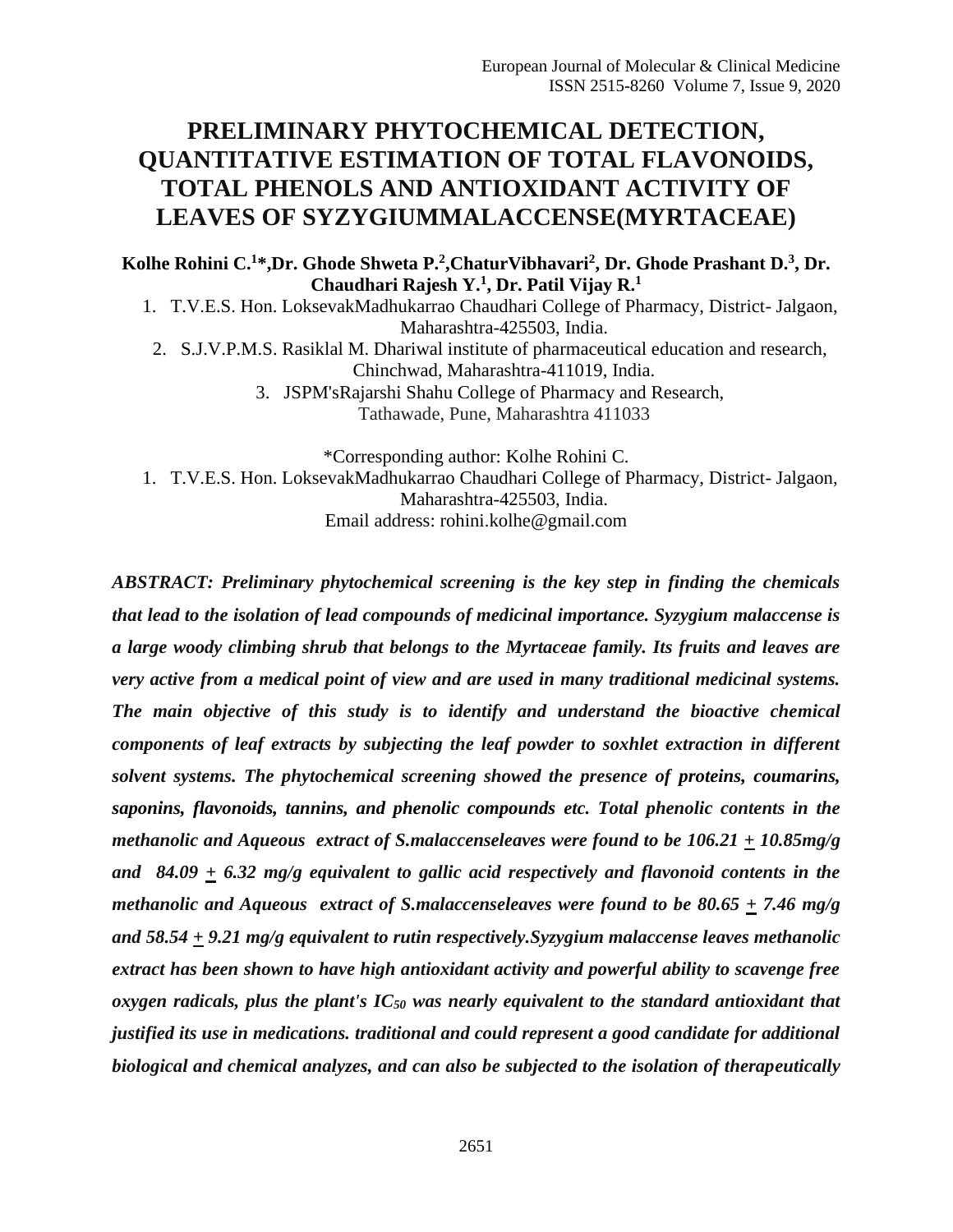*active compounds with antioxidant activity and also for additional pharmacological evaluations.*

*KEYWORDS:Syzygium malaccense, Preliminary phytochemical screening, Total flavonoids, Total phenols, Antioxidant activity.*

#### **INTRODUCTION:**

Medicines of plant origin have been used throughout the world in traditional medicine for the treatment of various diseases. According to a survey by the NCI, USA, 61% of the 877 new small molecule chemical entities were introduced as drugs<sup>1</sup>. Plant species remain a rich source of many new biologically active compounds, as very few plant species have been thoroughly investigated for their medicinal properties<sup>2</sup>. Therefore, there has been a renewed interest in phytomedicine in the last decade and many species of medicinal plants are currently being tested for pharmacological activities. Herbal preparations are most often used to prevent and treat various diseases around the world. In developing countries, the World Health Organization (WHO) estimates that around 80% of the population depends on herbal preparations used in their traditional medicine system and as basic necessities for primary human health care. Detailed research and documentation of plants used in local health traditions and ethnopharmacological evaluation to verify their efficacy and safety can lead to the development of invaluable herbal medicines or the isolation of compounds of therapeutic value <sup>3,4</sup>.

The plant synthesizes a wide variety of chemical compounds, which can be classified by chemical class, biosynthetic origin, and functional groups in primary and secondary metabolites. Primary metabolites constitute the physical integrity of the plant cell and participate in the primary metabolic process of construction and maintenance of living cells. Secondary metabolites are not considered vital for the immediate survival of the organism that produces them and they are not an essential part of the process of building and maintaining living cells. With the development of natural product chemistry, the potential for chemotaxonomy is becoming increasingly apparent. The application of chemical data to systematics has received a great deal of attention from a great number of biochemists and botanists during the last three decades.

The natural constituents of plant origin can be derived from any part of the plant, such as bark, leaves, flowers, roots, fruits, seeds, etc.<sup>5</sup> In other words, any part of the plant can contain active

2652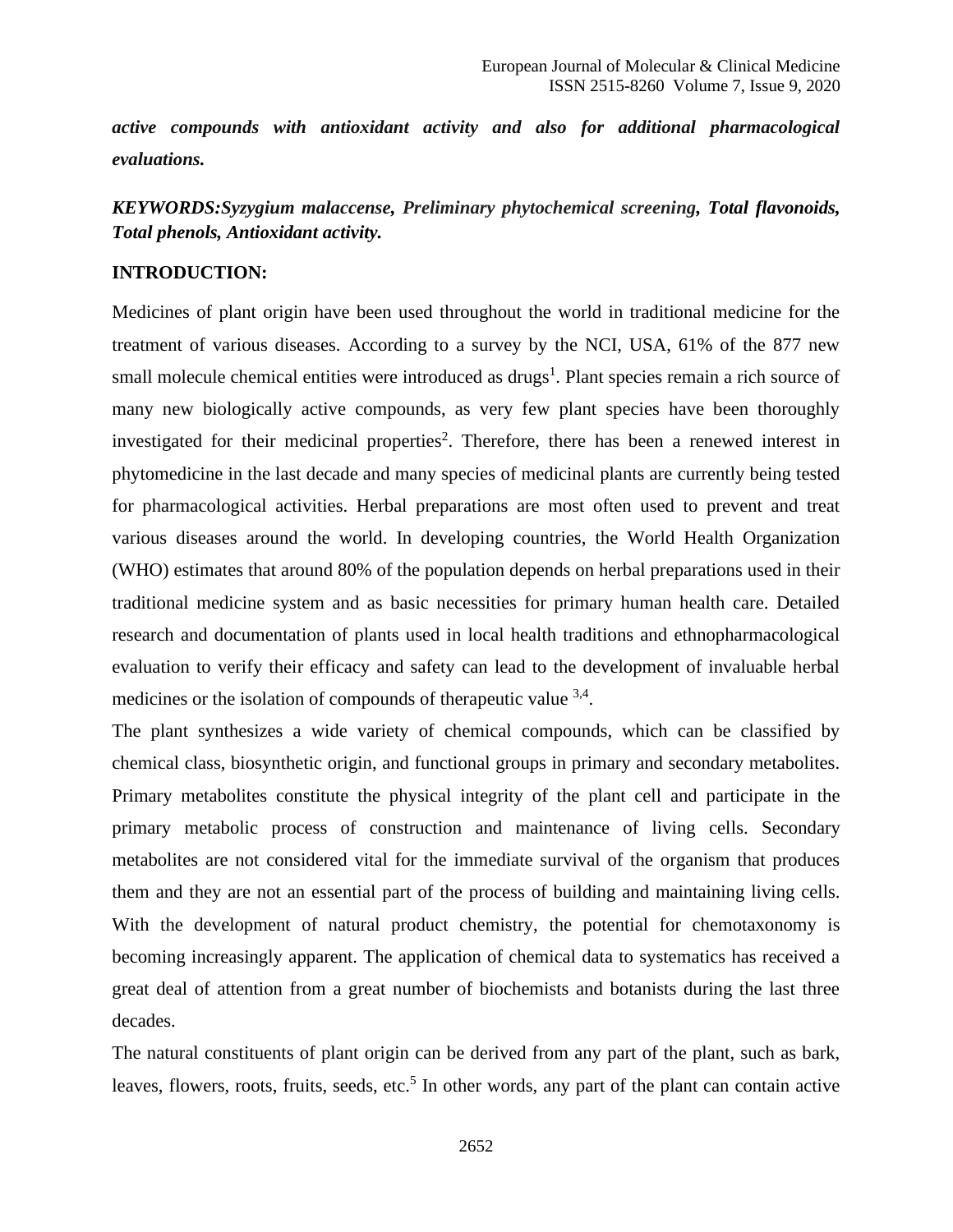components. The beneficial medicinal effects of plant materials are typically derived from combinations of by-products present in the plant such as alkaloids, glycosides, resins, volatile oils, gums, tannins, etc. $6,7$ 



**Figure 1: Syzygium malaccense plant**

Syzygium malaccenseis an evergreen tree with an expanded but cone-shaped crown; usually grows from 5 to 20 meters tall. The evergreen leaves are opposite, soft leathery and dark green the flowers are purplish-red in color and form a carpet after falling under the tree. The fruit is oblong in the shape of a pear with dark red skin and white pulp; sometimes it has no seeds. The fruit is oblong in shape and dark red, although some varieties have white or pink skin. The pulp is white and surrounds a large seed $8,9$ .

## **MATERIALS AND METHODS:**

## **Plant Material**

Fresh leaves of S. malaccense were obtained from the Nashik, Maharashtra and authenticated at the Botanical survey of India, Pune, where a specimen has been deposited.(Ref no. BSI/WRC/100-1/Iden.cert./2018/92)

#### **Preparation of the Plant Extracts**

100g of dried leaves powder was extracted with methanol and water using soxhlet apparatus. Both extracts were concentrated to a small volume by rotary evaporator. The solvent fraction containing the bioactive compounds was used for further studies $10$ .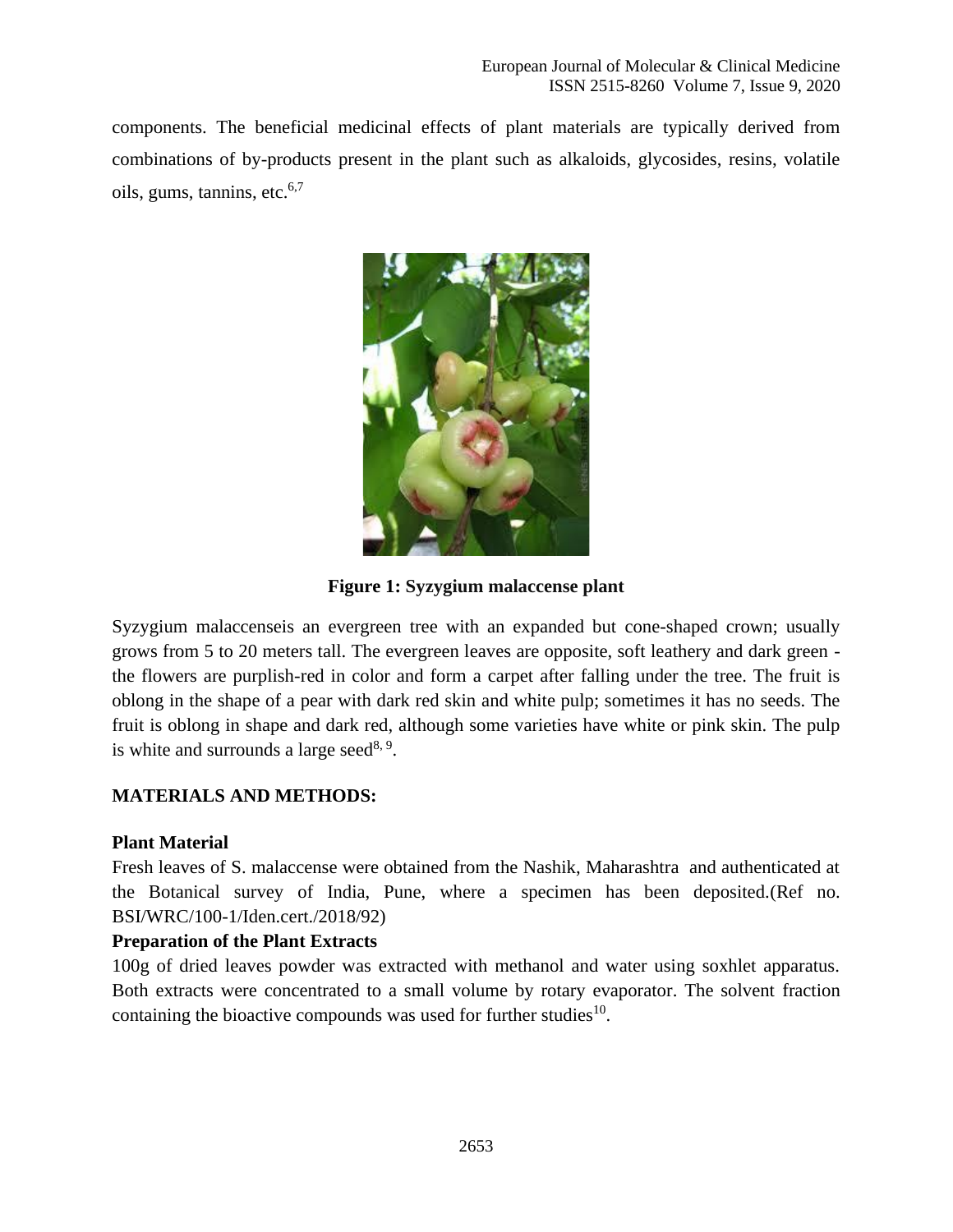## **Phytochemical Screening of extracts**

Aqueous and methanolic extracts were subjected to preliminary phytochemical screening using standard methods for detection of the various constituents.

### **Determination of total phenol content**

The total phenolic content in the methanolic and ethanolic plant extracts was determined using the spectrophotometric method<sup>11</sup> with some modifications. In the analysis, 1 mg / ml aqueous solutions were prepared for methanolic and ethanolic extracts. The reaction mixture was prepared by mixing 0.5 ml of plant extract solution, 2.5 ml of 10% FolinCiocalteu reagent dissolved in water and 2.5 ml of 7.5% aqueous NaHCO3 solution. The samples were then incubated in a thermostat at 45ºC for 45 min. The absorbance was determined using a spectrophotometer at wavelength = 765 nm. Samples were prepared in triplicate for each run and the mean absorbance value was obtained. The same procedure was repeated for the gallic acid standard solution and the calibration line was constructed. Based on the measured absorbance, the equivalent gallic acid concentration expressed in terms of (mg  $GA / g$  extract).

### **Determination of flavonoid content**

The total flavonoid content was determined from the Rutin calibration curve and was expressed as milligrams of Routine equivalent per gram of extract (mg RU / g extract). The total flavonoid content was determined according to the procedure of Chang et al.<sup>12</sup>, validated by Nugroho<sup>13</sup> with some modifications using the routine as a reference standard. The rutin (100 mg) was dissolved in 10 ml of distilled water and diluted to 100 ml. Subsequently, the stock solution was diluted to give a range of concentrations  $(5, 10, 20, 40, 100 \mu g / ml)$ . of each solution  $(0.5 ml)$ was mixed with 3 ml of methanol, 0.2 ml of 10% AlCl3, 0.2 ml of 1M potassium acetate and 5 ml of distilled water, and then incubated at temperature environment for 30 minutes.

#### **Antioxidant activity**

The free radical scavenging activity of the aqueous and methanolic extract of Syzygium malaccense was measured using 2.2-diphenyl-1-picrylhydrazyl (DPPH)<sup>14</sup>. An aliquot of  $(0.05, 0.05)$ 0.1, 0.5, 1.0, 1.25 and 1.50 mg / ml) of aqueous and methanolic extract of Syzygium malaccense was mixed in tubes containing 3 ml of methanol and 0.5 ml DPPH 1mM separately. The mixtures were left in the dark for 30 min at room temperature to check the reaction of the extract on the DPPH radical. The absorbance of the mixture was read spectrophotometrically at 517 nm, using ascorbic acid as a reference. The ability of the extract to remove the DPPH radical was determined by the given equation: Percentage of inhibition =  $A0-A1/A0 \times 100$ 

where A0 is the absorbance of the control and A1 is the absorbance of the extracts / standards. Then% inhibition was plotted versus concentration and  $IC_{50}$  was calculated from the graph. The experiment was repeated three times at each concentration<sup>15</sup>.

## **RESULT AND DISCUSSION:**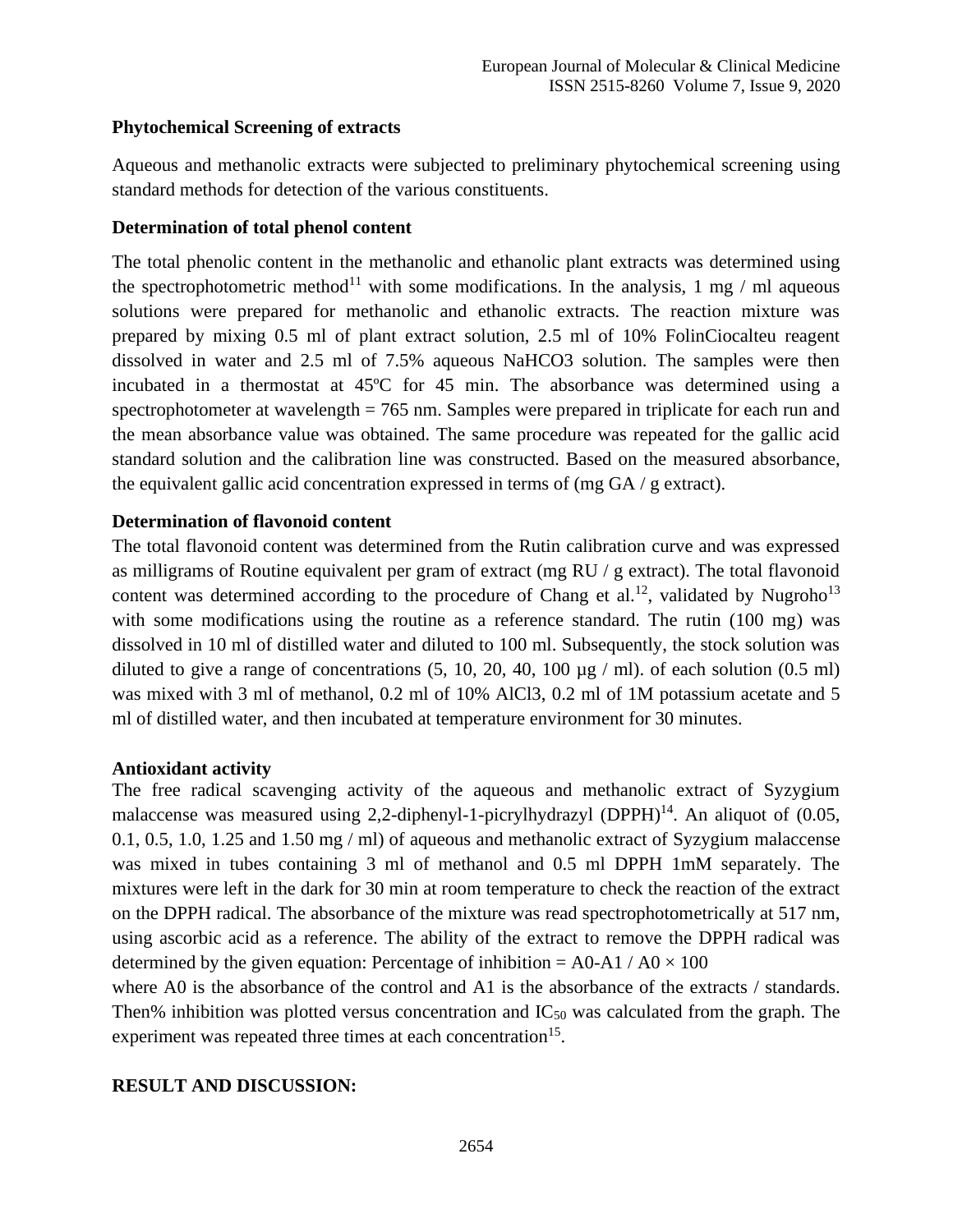## **Preliminary phytochemical screening**

The phytochemical analysis conducted on leaves extracts of Syzygium malaccense revealed the presence of proteins, coumarins, saponins, flavonoids, tannins, and phenolic compounds (Table 1). These phytochemical compounds are known to support bioactive activities in Syzygium malaccense leaves and thus responsible for the antioxidant activities of this plant extract used in this study.

| <b>Constituents</b> | <b>Methanolic extract</b> | <b>Aqueous extract</b> |
|---------------------|---------------------------|------------------------|
| Alkaloids           | $\overline{\phantom{0}}$  |                        |
| Proteins            | $^{+}$                    | $^{+}$                 |
| Coumarins           | $^{+}$                    | $\,+\,$                |
| Glycosides          | $\overline{\phantom{0}}$  |                        |
| Phenolic compounds  | $+++$                     | $^{+}$                 |
| <b>Tannins</b>      | $++$                      | $++$                   |
| Flavonoids          | $++$                      | $\,+\,$                |
| Terpenoids          | $\pm$                     |                        |
| Saponins            | $^{+}$                    | $^{+}$                 |
| <b>Sterols</b>      | $\,^+$                    |                        |

'+++' High concentration, '++ 'intermediate concentration, '+ 'low concentration, '-' absent

## **Table 1: Phytochemical screening of methanolic and aqueous extract of Syzygium malaccense leaves.**

#### **Estimation of total phenolic and flavonoid contents**

Quantitative estimation of total phenolic and flavonoid contents for leaves extracts of Syzygium malaccensestudied is presented in Table 2.

| <b>Estimation</b> | <b>Methanolic extract</b> | <b>Aqueous extract</b> |
|-------------------|---------------------------|------------------------|
| Total phenolic    | $106.21 + 10.85$ mg/g     | $84.09 + 6.32$ mg/g    |
| <b>Flavonoids</b> | $80.65 + 7.46$ mg/g       | $58.54 + 9.21$ mg/g    |

**Table 2:Estimation of total phenolic and flavonoid contents**

#### **Determination of antioxidant activity**

The scavenging effects of leaves extracts of Syzygium malaccense were found to be concentration dependent. Both extracts reacted with the stable free radical DPPH and discolored its solution. The percentage inhibition by methanolic extract at different concentrations of 0.05, 0.1, 0.5, 1.0, 1.25 and 1.50 mg/ml were found to be 34.12, 38.99, 51.36, 74.10, 86.26 and 93.98% respectively whereas, in comparably doses, that of the standard ascorbic acid were found to be 37.91, 45.24, 52.98, 78.51, 88.12 and 97.12% respectively. The standard ascorbic acid presented a high scavenging effect of 97.12% at the concentration of 1.50 mg/ml. The  $IC_{50}$  value of methanolic extract of s. malaccense was found to be 250 μg/ml, which is comparable to the IC<sup>50</sup> of standard ascorbic acid 220 μg/ml (Figure 2).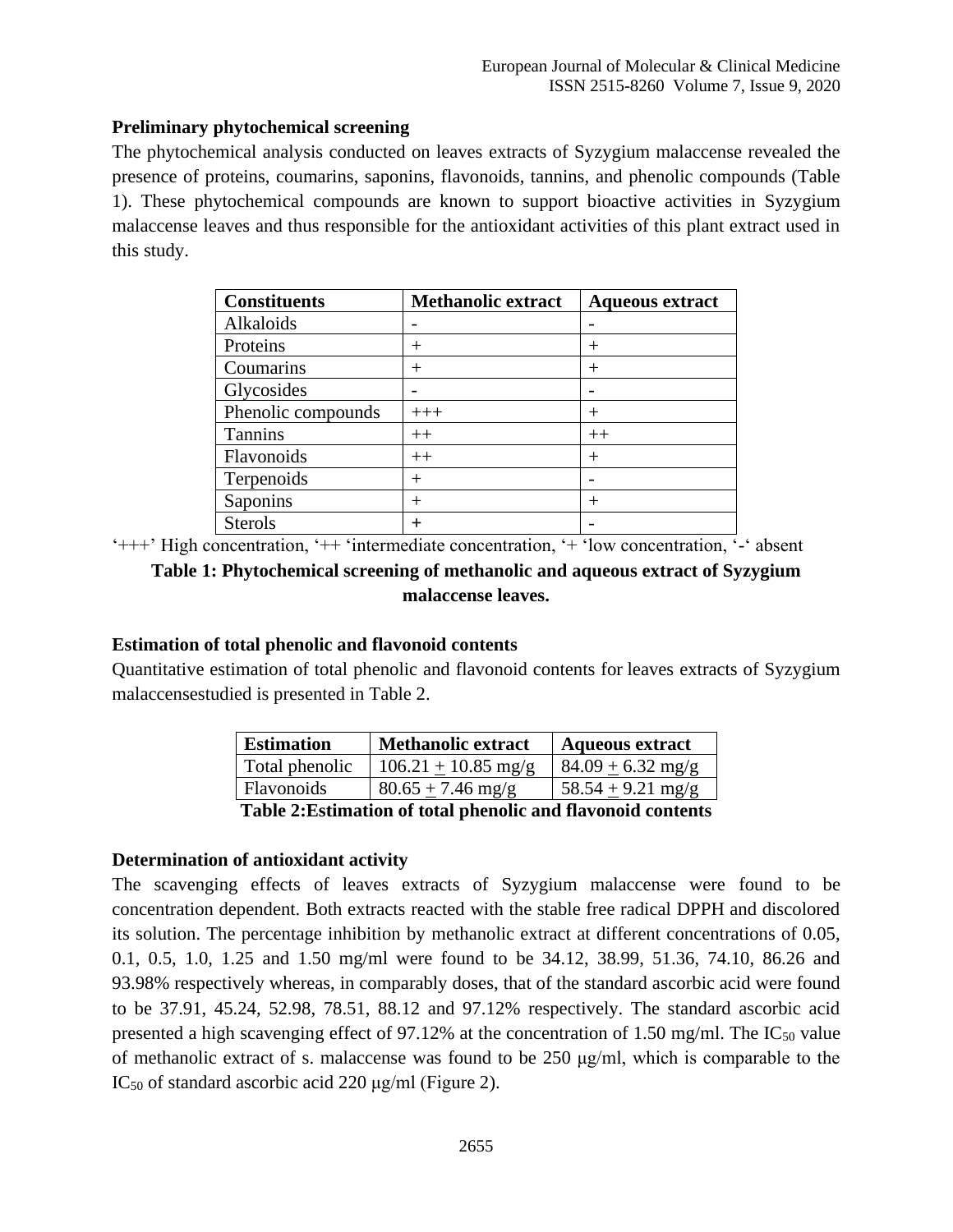| <b>Concentrations</b> | Percentage inhibition (%) |                        |               |  |
|-----------------------|---------------------------|------------------------|---------------|--|
| (mg/ml)               | <b>Methanolic extract</b> | <b>Aqueous extract</b> | Ascorbic acid |  |
| 0.05                  | 34.12                     | 28.23                  | 37.91         |  |
| 0.1                   | 38.99                     | 34.75                  | 45.24         |  |
| 0.5                   | 51.36                     | 48.39                  | 52.98         |  |
| 1.0                   | 74.10                     | 69.96                  | 78.51         |  |
| 1.25                  | 86.26                     | 79.38                  | 88.12         |  |
| 1.50                  | 93.98                     | 88.67                  | 97.12         |  |

**Table 3:% Inhibition by extract at different concentration**



**Figure 2: Graph showing DPPH free radical scavenging activity of extracts of S. malaccense**

#### **CONCLUSION:**

Medicinal plants have the highest therapeutic efficacy in the pharmaceutical field $16$ . Medicinal plants have been used to treat so many diseases and their medicinal role for these plants has a side product and they have identified bioactive compounds. The medicinal value of these plants lies in certain chemicals that produce a defined physiological action on the human body<sup>17</sup>. Phytochemical examination showed that Syzygium malaccense leaf extract contains a mixture of phytochemicals such as proteins, coumarins, saponins, flavonoids, tannins, and phenolics. The quantitative screening of total flavonoids and total phenol indicated that the methanolic extract of the leaves has the highest content of flavonoids and phenols.The results of the antioxidant study indicated that flavonoids and phenolic compounds are responsible for the washing and antioxidant activities of the aqueous extract and methanolic from S. malaccense leaves. The methanolic extract showed high  $IC_{50}$  values that are comparable to standard ascorbic acid.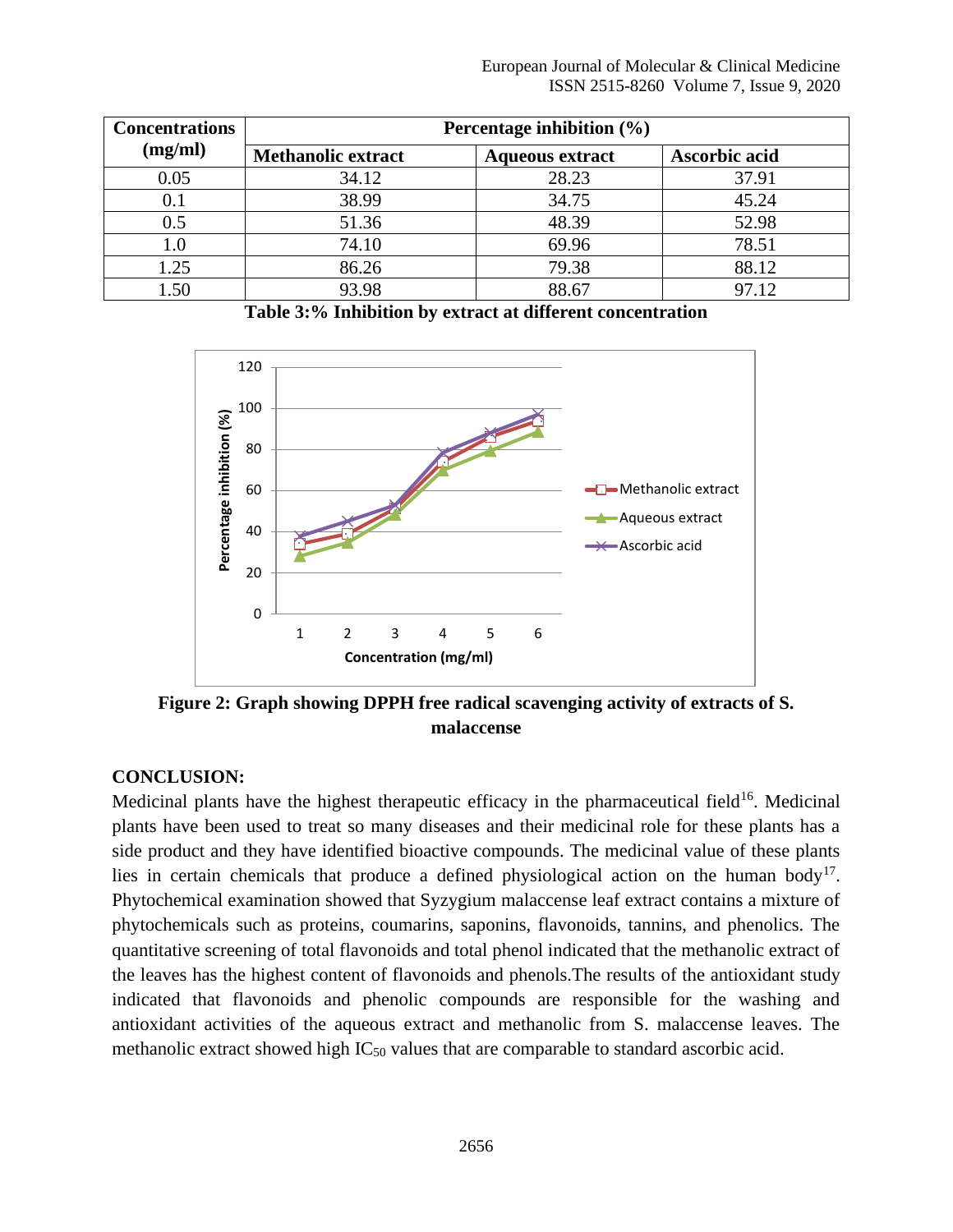## **REFERENCES:**

- 1. Newman DJ. Natural products as leads to potential drugs: an old process or the new hope for drug discovery? J Med Chem. 2008 May 8;51(9):2589-99. doi: 10.1021/jm0704090. Epub 2008 Apr 5. PMID: 18393402.
- 2. Heinrich M, Gibbons S. Ethnopharmacology in drug discovery: an analysis of its role and potential contribution. J Pharm Pharmacol. 2001 Apr;53(4):425-32. doi: 10.1211/0022357011775712. PMID: 11341358.
- 3. Aschwanden C. Herbs for health, but how safe are they? Bull World Health Organ. 2001;79(7):691-692.
- 4. Cowan MM. Plant products as antimicrobial agents. Clin Microbiol Rev. 1999 Oct;12(4):564- 82. PMID: 10515903; PMCID: PMC88925.
- 5. Chariandy CM, Seaforth CE, Phelps RH, Pollard GV, Khambay BP. Screening of medicinal plants from Trinidad and Tobago for antimicrobial and insecticidal properties. J Ethnopharmacol. 1999 Mar;64(3):265-70. doi: 10.1016/s0378-8741(98)00130-5. PMID: 10363843.
- 6. Cragg GM, Newman DJ. Natural product drug discovery in the next millennium. Pharm Biol. 2001;39 Suppl 1:8-17. doi: 10.1076/phbi.39.s1.8.0009. PMID: 21554167.
- 7. Edeoga, HO, Okwu DE, Mbaebie BO, Phytochemical constituents of some Nigerian medicinal plants. Afr. J. Biotechnol, 2005. 4(7):685-688.
- 8. Randall RP, A Global Compendium of Weeds. Perth, Australia: Department of Agriculture and Food Western Australia,2012, 1124.
- 9. Orwa C, Mutua A, Kindt R , Jamnadass R, Anthony S. 2009 AgroforestreeDatabase:a tree reference and selection guide version 4.0 (http://www.worldagroforestry.org/sites/treedbs/treedatabases.asp)
- 10. Kokate CK. Practical Pharmacognosy. Vallabh Prakashan; 1999.
- 11. Waterhouse AL, Determination of total phenolics. Curr. Prot. in Food Anal. Chem. 2002. 6, 11.11–11.18, [https://doi.org/10.1002/0471142913.fai0101s06.](https://doi.org/10.1002/0471142913.fai0101s06)
- 12. Chang, CC., Yang, MH., Wen, HM. &Chern, J.C.. Estimation of Total Flavonoid Content in Propolis by Two Complementary Colorimetric Methods. Journal of Food and Drug Analysis.2002, 10. 178-182. 10.38212/2224-6614.2748.
- 13. Nugroho A., Malik A., Pramono S., Total flavonoid content and in vivo hypotensive effect of chloroform insoluble fraction of Centella asiatica leaf extract. International Food Research Journal. 2015, 22. 2119-2125.
- 14. Chand T, Bhandari A, Kumawat BK, Basniwal P, Sharma S, Verma R. In vitro antioxidant activity of alcoholic extract of seed of Cucumis callosus (Rottl.) cogn. American Journal of Pharmtech Research. 2012; 2(3): 2249-3387.
- 15. Lim KT, Hu C, Kitts DD. Antioxidant activity of a*Rhus verniciflua*stokes ethanol extract. Food Chem Toxicol 2001;39: 229-37.